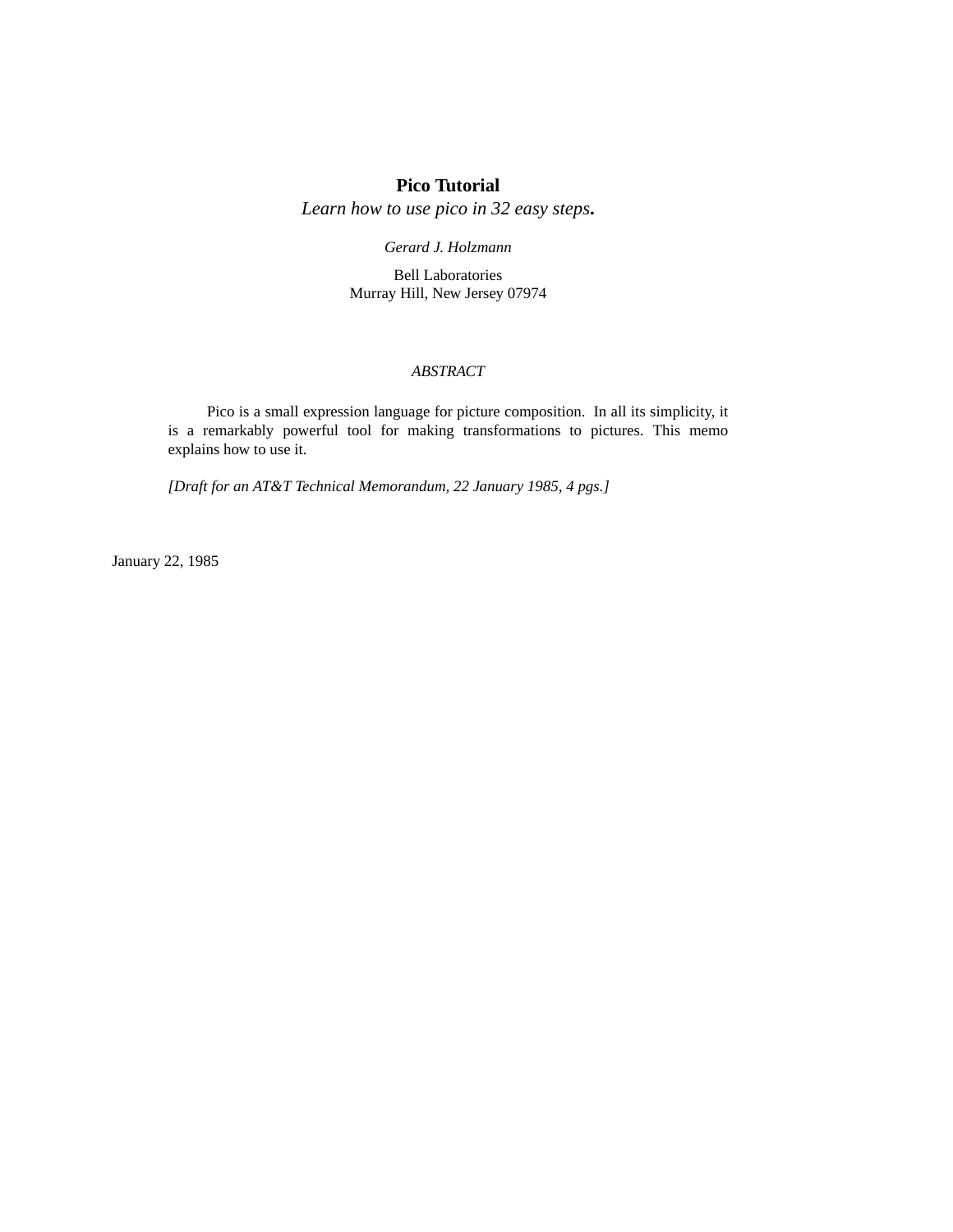## **Pico Tutorial**

*Learn how to use pico in 32 easy steps***.**

*Gerard J. Holzmann*

Bell Laboratories Murray Hill, New Jersey 07974

#### **Black&White**

So you want to edit a picture, maybe combine it in interesting ways with one or more other pictures that you have stored in files. Let us assume that you want to make the average of two pictures named 'rob' and 'pjw', just to see what it looks like. Assuming that you have access to the framebuffer (that is: you have a login on 'kwee'), this is what you type:

> \$ pico rob pjw 1: bw (\$rob+\$pjw)/2  $2$ .

The number followed by a colon and a space is the prompt for commands we will assume here. (Pico's normal prompt is an arrow: '−> '.) The first command consists of a prefix 'bw' (black&white) followed by an expression. In this expression, names preceded by a dollar sign are taken to be picture files, eg as specified on the command line. A long name such as '/n/kwee/t0/face/512x512x8/rob' is abbreviated in the dollar argument to its basename 'rob' (the part following the last slash). Not all file names have to be provided on the command line. We can, for instance, append a new file 'doug' by typing:

2: a doug

and we can check which files are currently open by typing 'f':

 $3: f$ \$0 old color resident \$1 rob black/white resident \$2 pjw black/white resident \$3 doug black/white absent

The numbers serve as a shorthand for the full filenames. Typing '\$1' therefore is equivalent to typing '\$rob'. We will use both notations '\$1' and '\$rob' below. The first line '\$0' is just a placeholder that refers to the screen. Ignore it for the moment. We have a black and white image on the screen that is an average of the two files 'rob' and 'pjw'. To see 'rob' separately we could type:

4: bw \$1

but that is hardly an inspiring procedure. Let's just take the left half or rob's face combined with the right half of pjw's:

5: bw (x < 256) ? \$rob : \$pjw

The variable 'x' is predefined and gives the x-coordinate of the pixels on the screen. Since 512 pixels will fit on one scanline a pixel in the middle of the screen has an x-coordinate of 256. The expression above is a conditional of the form:

condition ? iftrue : iffalse .

For every screen position where the condition holds the 'iftrue' part of the expression applies and everywhere else the 'iffalse' part applies. Two other predefined variables are 'y' (the y-coordinate of the destination) and 'i'  $(512*y+x)$ . Since \$0 refers to the screen we can now turn the picture on the screen upside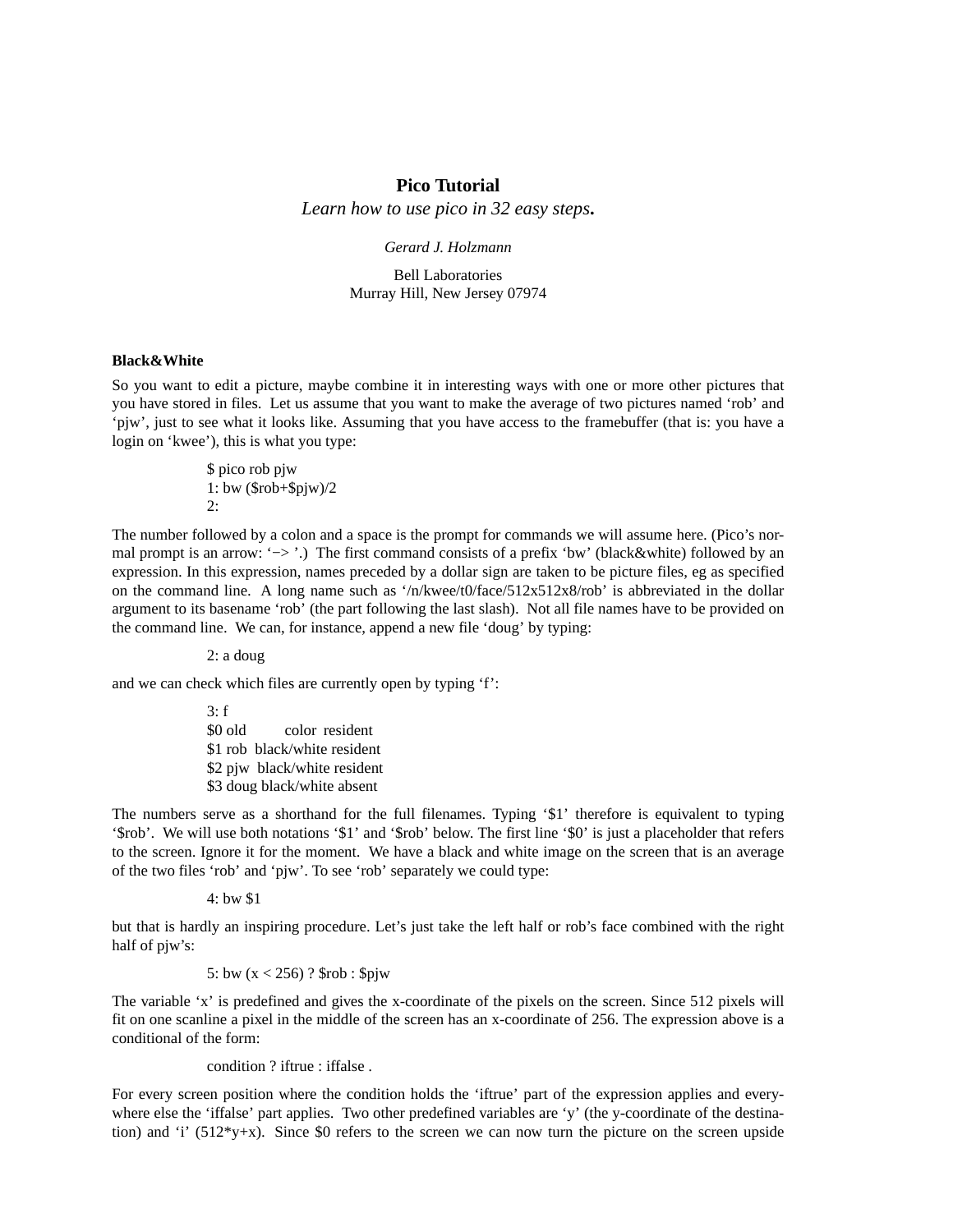6: bw \$0[x, 511−y]

or equivalently:

7: bw \$0[512\*512−i]

or, since 'old' is a synonym for \$0:

8: bw old[x, 511−y]

All pixels in the black&white picture are internally represented by a value in the range 0..255, where 0 means black and 255 means white. To reverse an image, therefore it would suffice to subtract the current value of each pixel from its maximum value 255. Getting very bold we can turn the picture on its side, and make it negative by saying:

9: bw  $255 - old[y,x]$ 

Note that we swapped x and y to turn the picture on its side. Nothing can stop us now:

10: bw (x<512/3)?\$1:(x>512\*2/3)?\$2:3\*((x−512/3)\*\$2+(512\*2/3−x)\*\$1)/512

fades 'rob' slowly into 'pjw'.

Of course, nothing tells us that we should only type things that make sense. All normal arithmetic operators from C have been implemented in pico. The " operator, for instance, makes an 'exclusive or' of its operands. Thus,

11: bw xˆyˆ\$rob

is a particularly striking effect,

12: bw (\$rob > \$pjw) ? (\$rob\*\$pjw)/255 : \$doug

looks promising but is rather disappointing. But then,

13: bw \$rob +(255 − \$rob[x+2, y+2])

is an attempt to make a relief that again works relatively well.<sup>†</sup>

## **Color**

A complete picture specifies pixel values for each of three separate color channels: red, green, and blue. For a black&white picture the three channels are equal, but there is of course no need to restrict ourselves to that here. The prefix 'bw' simply means that the expression will apply equally to all three color channels. By replacing 'bw' with one of 'red', 'grn' or 'blu' we can write each channel separately. So:

```
14: red $rob
15: grn $rob
16: blu 255−$rob
```
will write 'rob' on the red and green channels, and its negative on the blue channel. We could have used a shorthand for the first two lines:

17: rg \$rob .

There are three such shorthands: 'rg', 'gb', and 'br'. We could also have written a separate value to each channel with the 'rgb' prefix and a 'composite' in square brackets:

18: rgb [ \$rob, \$rob, 255−\$rob ]

The channels are addressed by the three fields of the composite in the order: [red, green, blue]. Omitting to specify a composite with an 'rgb' prefix typically results in only the red channel being written. In fact, you

<sup>†</sup> Be warned that an out of range pixel array index produces an undefined pixel value.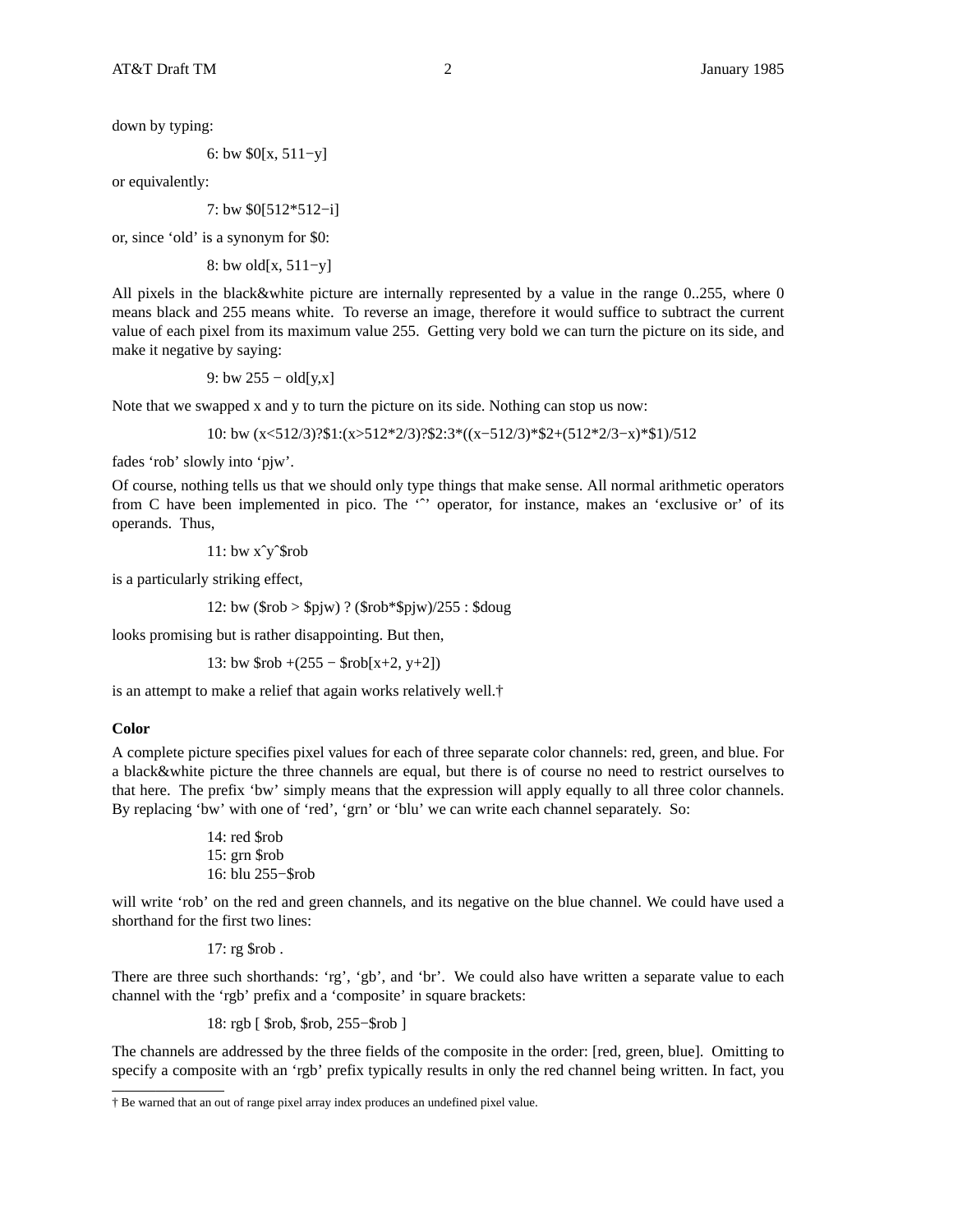probably don't want to know but the result modulo 256 (E%256) will be mapped on the red channel, the same result E shifted right 8 places ((E/256)%256) will be mapped on the green channel and the remaining bits ((E/(256\*256))%256) are written to the blue channel. A nice color picture can be created therefore by making up a range of big numbers:

19: 
$$
rgb x * y * 64
$$

but for normal picture processing the color composite shown on line 18 is probably more useful.

There is only one more thing to know: to select the pixel values of the different channels as values in the expressions the suffixes '.red', '.grn' and '.blu' can be used:

20: rgb [ old.grn, old.blu, old.red ]

rotates the colors of the picture. And, of course, you can freely combine the color suffixes with array indexing: \$rob.blu is just a shorthand for either '\$rob[x, y].blu' or '\$rob[i].blu' and the variables 'x', 'y', and 'i' in these can be replaced by just any monstrous C-style expression.

## **The Color Maps**

If you must, the color map can be set with one of the commands cmap (all channels), cmapr (red channel), cmapg (green), or cmapb (blue). The color map is a mapping table that assigns a pixel brightness in the range 0..255 to a pixel value as stored in the pixel array, also in the range 0..255. The variable 'i' is used to index the color map. For instance:

21: cmap 255−i

will very quickly make a negative, and

22: cmap i

turns the picture back to normal. To fake a color picture in a black and white image you can try:

23: cmapr (i <= 85) ? i : 0 24: cmapg (i > 85 && i < 170) ? i : 0 25: cmapb (i >= 170) ? i : 0

Note however that changing the color map only changes the appearance of the picture on the monitor, not its definition in the picture array. Alas, you cannot refer to the pictures themselves to set the color map.

#### **Undo, Read, Write, Windows**

There are two flavors of 'undo': one to undo the effect of the last command, either per channel ('ur', 'ug', or 'ub') or for all three channels simultaneously (plain 'u'). Then there is one command to undo the effect of the whole session and restore the display to the state in which it was when you started: 'U'.

The 'append' command, to add files to the list of dollar arguments was discussed before. 'r' instead of 'a' will put the file into \$0, that is on the screen. To save the current state of the display in a file, use:

26: w filename

To close a no longer used file and free up some memory for others, say:

27: c \$doug

giving the dollar argument, instead of the filename. You can check with 'f' which is which when in doubt.

The framebuffer will only show 480 out of a maximum of 512 scanlines. To see the bottom 32 line you can say:

28: up

and to restore the display:

29: down

To restrict the updates to a window on the screen you can set: